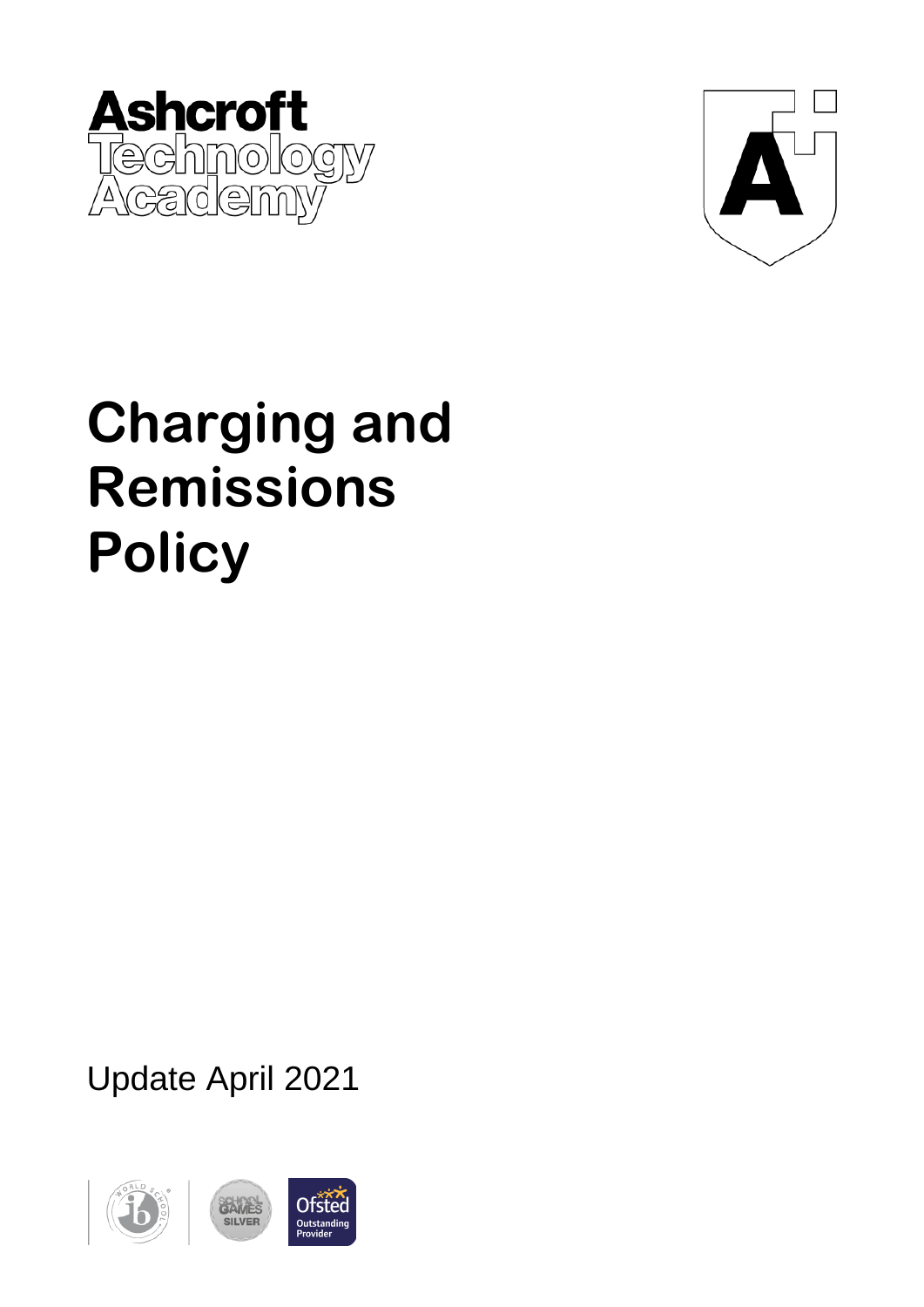## **Charging & Remissions Policy**

## **Charging**

Prospect Education (Technology) Trust Ltd (the Trust), through Ashcroft Technology Academy, provides a free education to all its students throughout their time at the Academy. Within this provision, the Trust recognises the valuable contribution that a wide range of additional enrichment activities such as clubs, day trips, residential trips and experiences of other environments can provide for each student's rounded educational experience - supporting their personal and social development. It therefore aims to offer a broad programme of trips and activities, most of which are accessible to as many students as possible, independent of their parents' financial means.

The Trust reserves the right to make a charge to parents in certain circumstances, in line with government guidance and sections 449-462 of the Education Act 1996. Whilst ensuring that no student should have their access to the curriculum limited by charges, it is necessary to establish and maintain a fair and coherent system of charges where these are deemed necessary.

The following is a detailed, though not exhaustive, list of when charges may be made, and bearing in mind the above:-

- Music tuition for which there is a parental agreement and where it does not form an integral part of the curriculum or part of the syllabus for a prescribed examination and as set out in The Charges for Music Tuition (England) Regulations 2007.
- Trips which are not part of the national curriculum and take place mainly outside of Academy hours. Board, lodgings and travel costs will be charged for residential trips, subject to statutory exceptions. The board and lodging element of any trip/residential during school time may also be charged, subject to any exemptions for those entitled to free school meals, as would the cost of outdoor pursuit courses.
- Where a student's inappropriate behaviour requires the replacement of defaced, damaged or broken furniture, fixtures and fittings or fabric of the Academy or other facility, whilst acting as a representative of the Academy.
- Lost or damaged learning resources, text or exercise books.
- The cost of materials or ingredients required in a practical subject, where the teacher requests such contribution, if the student and/or parents have indicated in advance that they wish to own the finished product.

In the case of examinations, charges will be made in the following circumstances

- Where a request is made for accreditation in a subject that is on the set list but is not a normal part of the student's academic programme of study at the Academy.
- When a request is made for a different form of accreditation to that which is advised and provided by the Academy.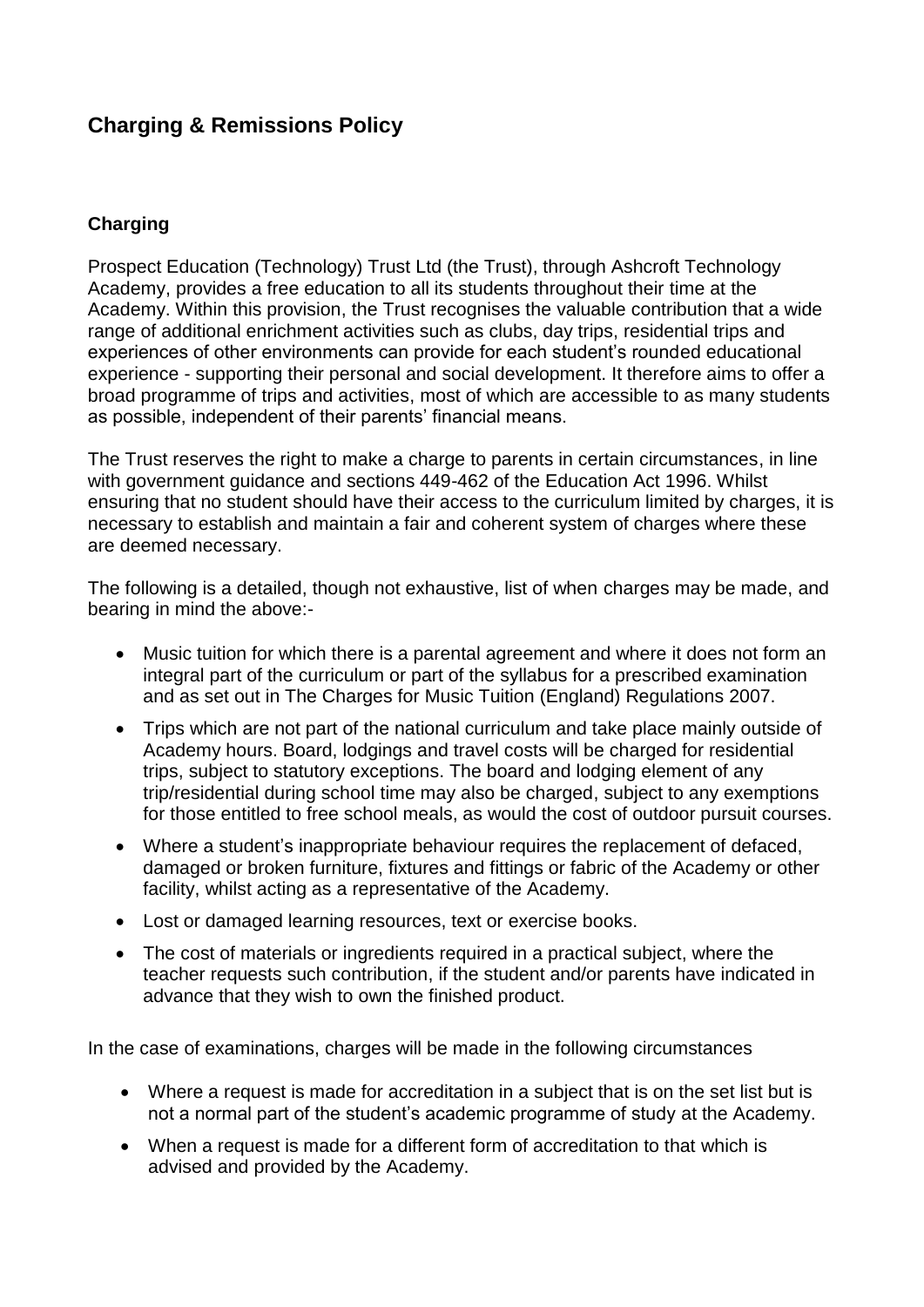- When a student is entered for an examination but without good reason/medical certification, fails to sit the examination for which the Academy has paid the entry fee.
- When a student has failed to meet the entry criteria for a certain examination but still wishes to be entered. Such fees would be returnable upon achievement of the required grades in the subject.

Voluntary contributions may be invited for trips that take place mainly within Academy hours but not for any education provided during the trip or for the cost of providing temporary staff for teachers absent from the Academy while accompanying students on the trip. No student may be excluded from the trip through an inability to pay, but the Academy reserves the right to cancel the trip if the level of contributions does not meet its budgetary requirements.

No student will be excluded from a trip or visit because of an inability to pay, providing it is a necessary part of the work of the curriculum delivered by the Academy.

## **Remission**

In order to remove financial barriers from disadvantaged pupils, the Trust has agreed that some activities and visits, where charges can legally be made, will be offered at no charge or at a reduced charge to parents in particular circumstances. This remissions policy sets out the circumstances in which such charges will be reduced or waived altogether.

Criteria for qualification for remission are as follows – (applications after 1 April 2018 must have a household income of less than £7,400 per year after tax).

- o Universal Credit in prescribed circumstances;
- o Income Support (IS);
- o Income Based Jobseekers Allowance (IBJSA);
- o Support under part VI of the Immigration and Asylum Act 1999;
- o Child Tax Credit, provided that Working Tax Credit is not also received and the family's income (as assessed by Her Majesty's Revenue and Customs) does not exceed £16,190;
- o The guarantee element of State Pension Credit;
- o Income related Employment and Support Allowance;
- $\circ$  Working Tax Credit run on paid for 4 weeks after you stop qualifying for Working Tax Credit.

Those qualifying under the above criteria will be entitled to free school meals and to have their meal cards automatically credited with a pre-determined amount (£2.40 for 2020-21) to be able to purchase a two-course meal each day. The Academy will also provide assistance with uniform purchase on entry into Year 7 and again in Year 9 (£55 per year for 2020-21). Furthermore, the Academy provides a one-off travel assistance grant for qualifying students, which can be accessed once during each student's education with the Academy (£95 for 2020-21). A 50% reduction in music tuition fees for one instrument is also provided for students whose parents are in receipt of such benefits.